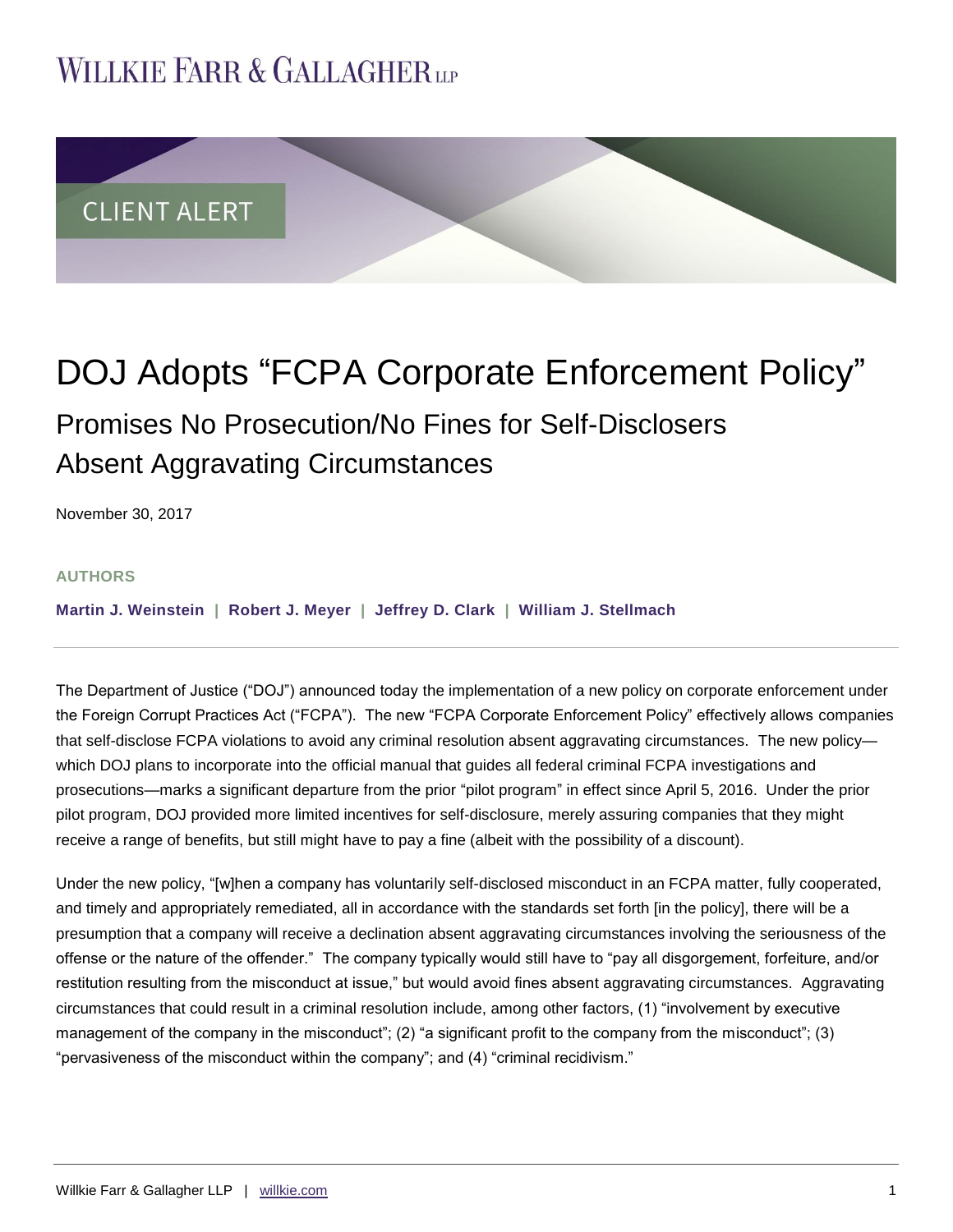### **DOJ Adopts "FCPA Corporate Enforcement Policy"**

The policy states that even where aggravating circumstances are present, companies that self-disclose, cooperate, and remediate fully will (1) receive an automatic "50% reduction off of the low end of the U.S. Sentencing Guidelines (U.S.S.G.) fine range, except in the case of a criminal recidivist," and (2) "generally" not be required to appoint an independent compliance monitor as long as the company has "an effective compliance program" "at the time of resolution." The new policy also affords companies that do not self-disclose a 25% fine reduction as long as they cooperate and remediate issues fully. The prior pilot program authorized similar incentives, but the new policy crystalizes the incentives to a greater degree by creating a presumption in favor of a declination for self-disclosers that meet the relevant standards and granting automatic penalty reductions to companies that cooperate and remediate misconduct.

DOJ implemented the new policy after obtaining substantially greater self-disclosure rates under the pilot program. In the eighteen months preceding the pilot program's inception, eighteen companies self-disclosed FCPA issues. In contrast, in the eighteen months following the pilot program's inception, thirty companies self-reported FCPA issues. Under the pilot program, DOJ issued seven declinations, including four against non-issuers. The non-issuers each agreed to disgorge profits as a condition of receiving a declination. Previously, when DOJ issued declinations, it would not require disgorgement or publicly announce the declination.

The new policy specifically defines the terms "voluntary self-disclosure," "full cooperation," and "timely and appropriate remediation"—the criteria that must be met to qualify for a declination. "Voluntary self-disclosure" requires a company to disclose "all relevant facts" prior to "an imminent threat of disclosure or government investigation" and "within a reasonably prompt time after becoming aware of the offense." "Full cooperation" requires "proactive cooperation," including timely disclosing relevant facts, preserving relevant documents, and, if requested, making witnesses available for interviews. "Timely and appropriate remediation" requires a company to remediate the root causes of the underlying misconduct, to discipline relevant employees, and to implement an effective compliance and ethics program.

DOJ announced the new policy in a speech by Deputy Attorney General Rod Rosenstein at an FCPA conference in the Washington, D.C. area. Overall, DOJ still retains considerable leeway in crafting FCPA resolutions. Deputy Attorney General Rosenstein made a point of stating that the "new policy does not provide a guarantee," specifying that "prosecutorial discretion" remains "central to ensuring the exercise of justice." However, the policy marks a significant development in FCPA corporate enforcement and represents an important effort to boost self-disclosures in the FCPA context. Because the new FCPA Corporate Enforcement Policy becomes effective immediately, companies that discover potential FCPA issues should consider a potential voluntary disclosure in the context of these more significant potential benefits. The Securities and Exchange Commission, which has authority for civil enforcement of the FCPA in relation to issuers of securities on U.S. exchanges, has not implemented a similar policy, though it continues less formally to seek to assure companies that it will reward voluntary disclosures, cooperation, and remediation.